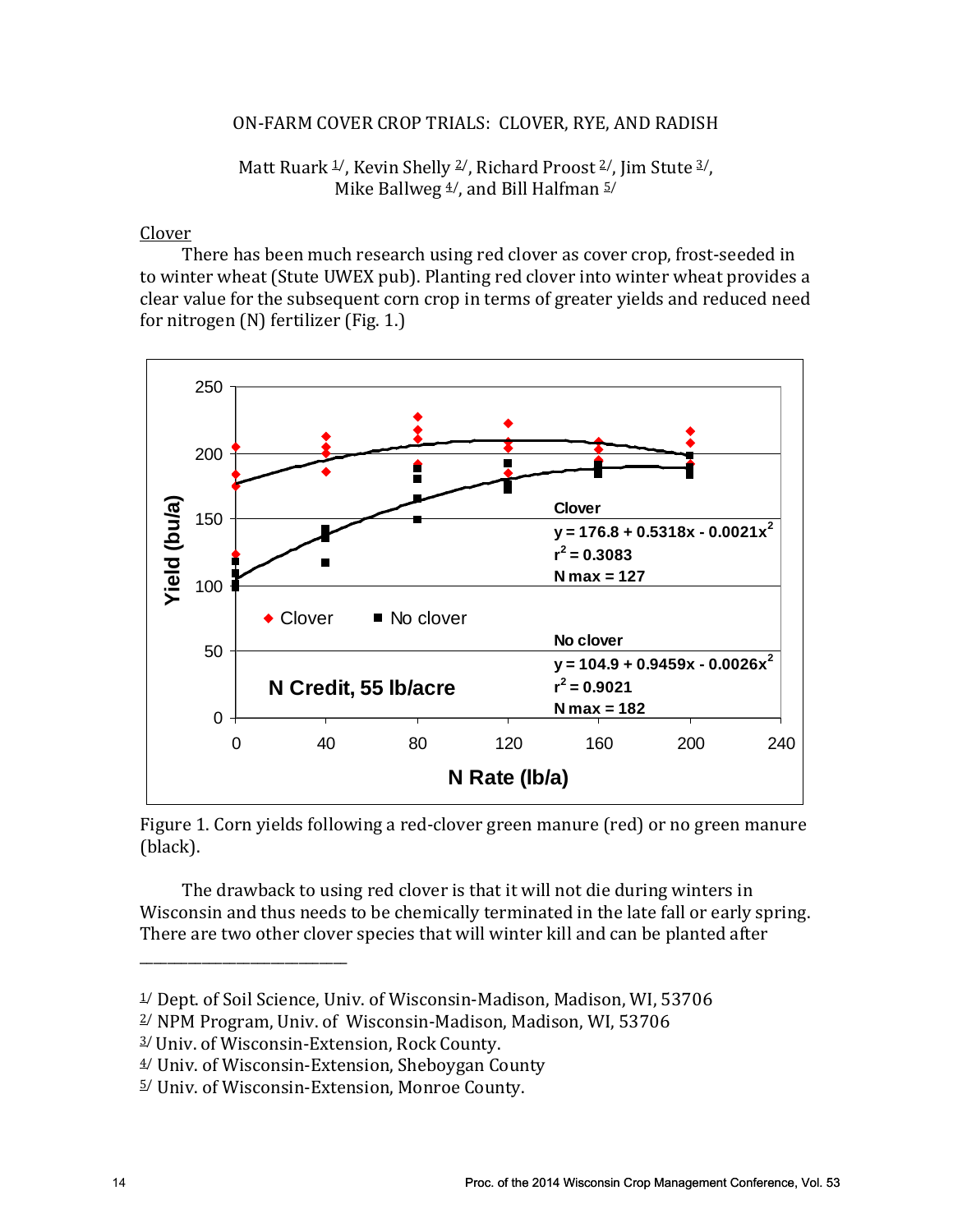winter wheat: berseem clover and crimson clover. Neither of these species has been well-researched in Wisconsin. In late-summer of 2013, berseem and crimson clover was planted in replicated strips on a farmer field in Sheboygan County. Preliminary findings suggest that both clover species established well. In 2014, this field will be planted to corn and a N rate study will be conducted.

#### Rye

Rye is a popular cover crop in Wisconsin as it establishes well, is easy to kill, and can be used for emergency forage if needed. Cover crop trials have been conducted at the Arlington Agricultural Research Station to evaluate the benefits and drawbacks to planting rye as a cover crop or forage crop after corn silage. Research results suggest that corn silage yields can be maintained as long as the rye cover crop is terminated early in the spring (Fig. 2).



Figure 2. Corn silage yields in 2012 following no cover crop, a rye cover crop, or a rye forage crop.

In 2012, an on-farm trial was established in Monroe County, WI using the same sets of cover crop treatments: no cover crop, rye killed in early spring, or rye harvested as a forage crop. In 2013, due to the wet soil conditions, corn planting was delayed and the farmer switched the crop to soybean. Thus, no N was applied. Soybean yields were similar, but slightly lower where rye was planted (Table 1).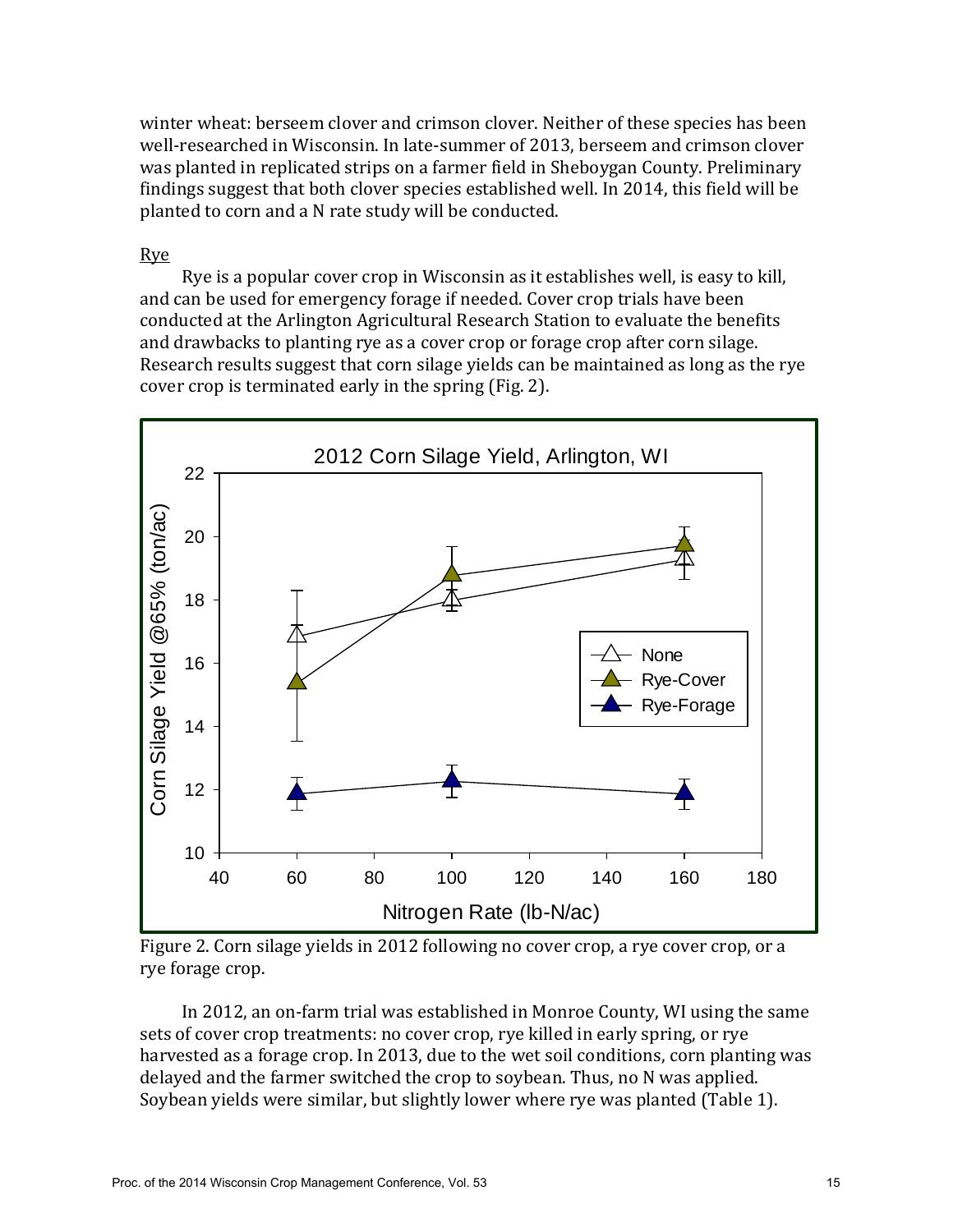## Radish

Radish is a popular cover crop with no-till farmers as its large tap roots can create biological soil disturbance. This cover crop can take up a lot of N, but will winter-kill, meaning the plant will start to decompose when temperatures warm in the spring. Little is known regarding the release of N (or the potential for a N credit) from this cover crop. In fall of 2012, radish in Sheboygan County accumulated 120 lb/ac of N in the above ground biomass and tap root. However, a nitrogen credit has yet to be determined based on yield results (Fig. 3).

Table 1. Soybean yields in 2013 following no cover crop, a rye cover crop, or rye forage crop.

| Treatment       | Soybean Yield |
|-----------------|---------------|
|                 | bu/ac         |
| No cover crop   | 56            |
| Rye cover crop  | 53            |
| Rye forage crop | 53            |
|                 |               |



Figure 3. Nitrogen uptake by radish in fall 2012.